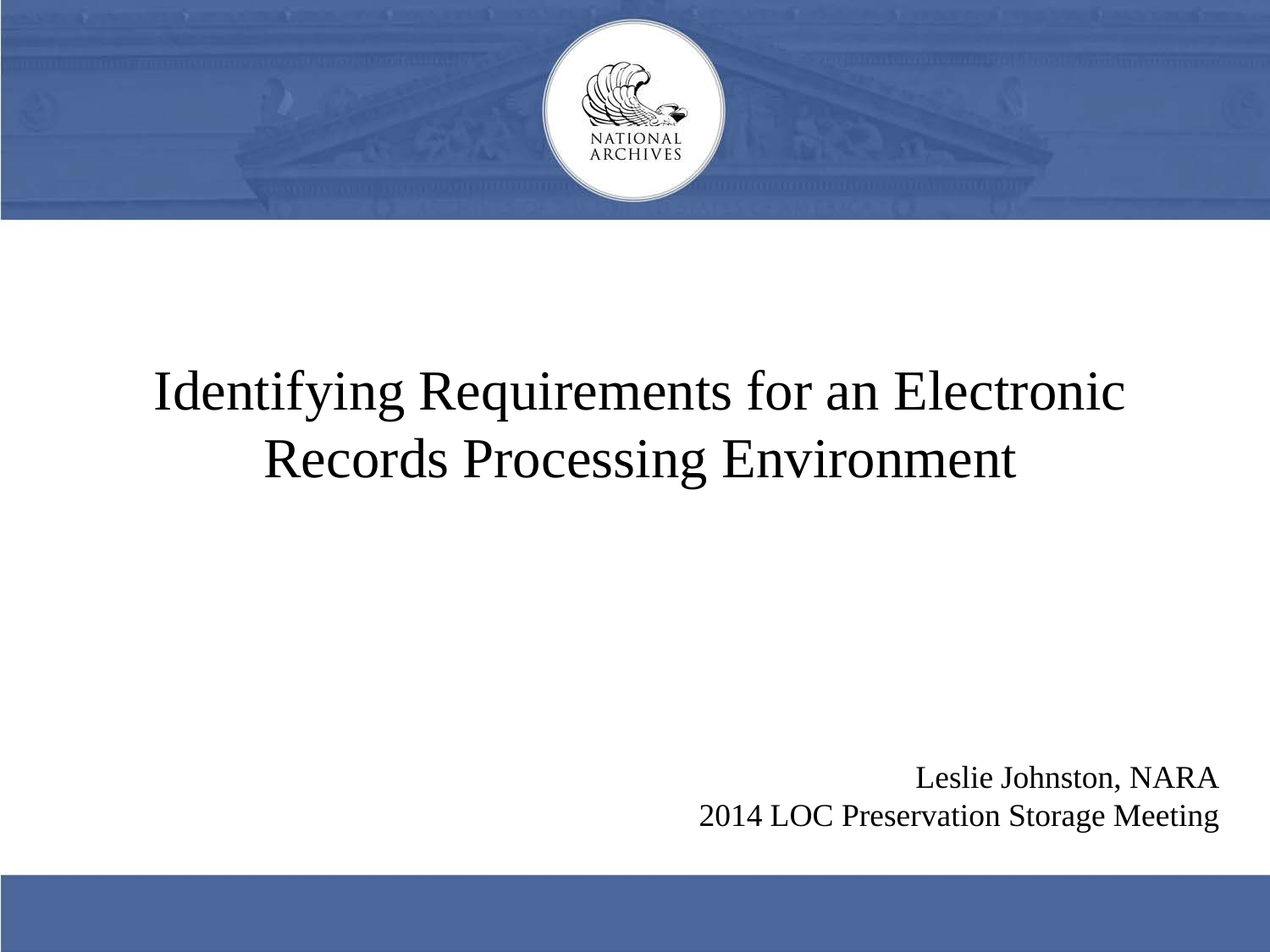

## Optimized Ingest Framework (OIF)

A new model at NARA for managing the receipt and processing of electronic records of all formats for preservation and access

- Modular approach to NARA systems managing digital materials
- Departure from model of a single, monolithic system to manage the ingest, processing, preservation, and access to electronic records.
- Sustainable approach for necessary evolution of existing systems.
- Establishment of an environment to provide necessary processing flexibility and tools for a wide variety of digital files and metadata.
- More robust solution for digital preservation with reduced complexity.
- A stepping stone toward greater automation in managing digital files.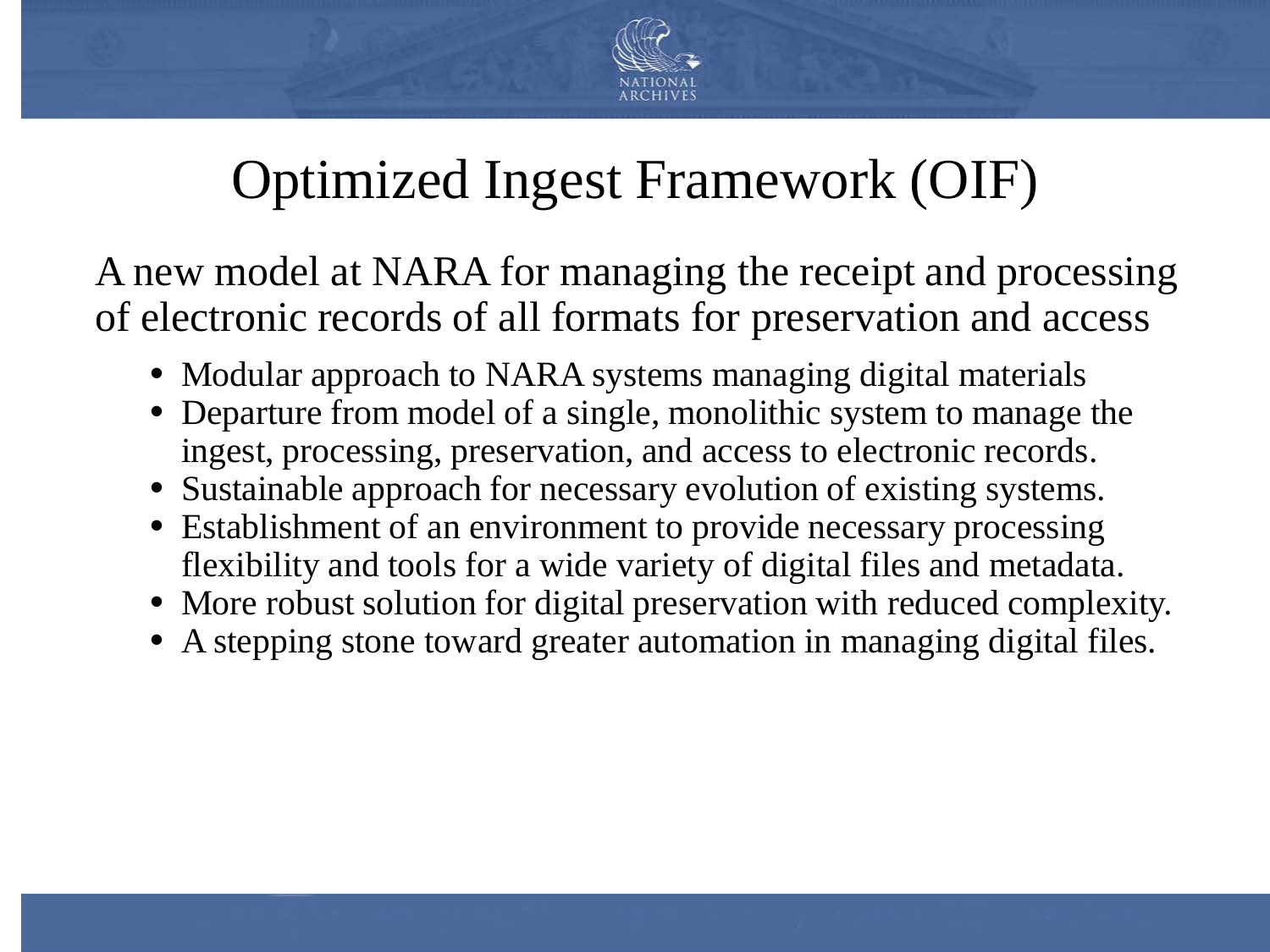

## Optimized Ingest Framework (OIF)

Developed in a series of 2013 meetings with Stakeholders

- Developed OIF Vision
- Developed High-level Stakeholder Requirements for DPE

Concepts developed to address number of needs & factors:

- Need for a flexible processing environment with an expandable set of software tools to verify and process electronic records.
- Requirement to manage increasing volume and varieties of digital files.
- No current workflows for non-Federal digital materials (e.g., digital surrogate masters, Legislative, Donated, Supreme Court, etc.).
- Growing storage and access needs for digital surrogates.
- Need for a more efficient means to provide public access to ingested electronic records from agencies.
- Need to explore & develop capabilities and processes to address projected growth
	- Presidential Directive implications, Data-at-Rest solutions.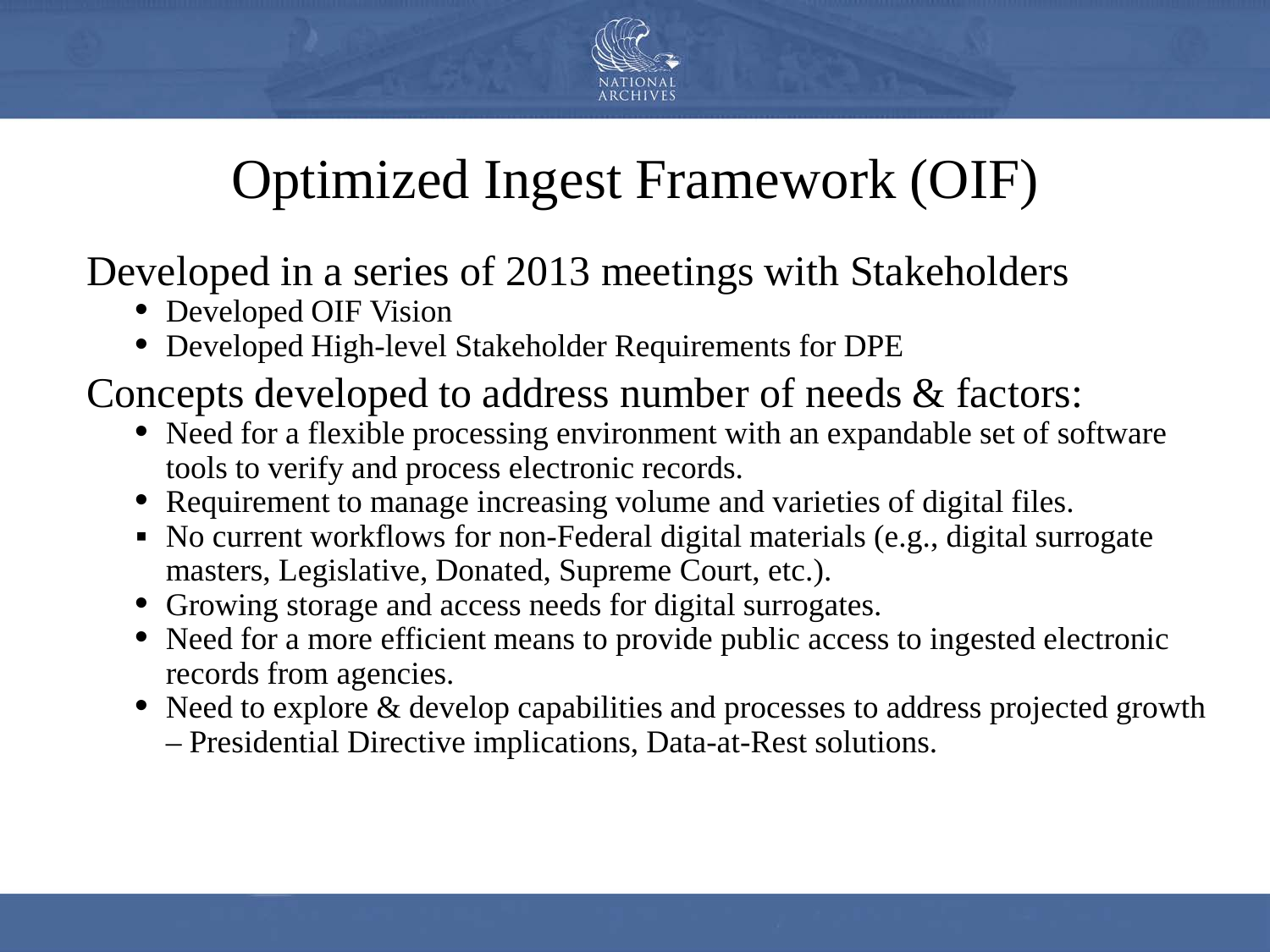



(cloud)

- SIP Submission Information Package
- AIP Archival Information Package
- SEIP Search Engine Information Package
- DIP Dissemination Information Package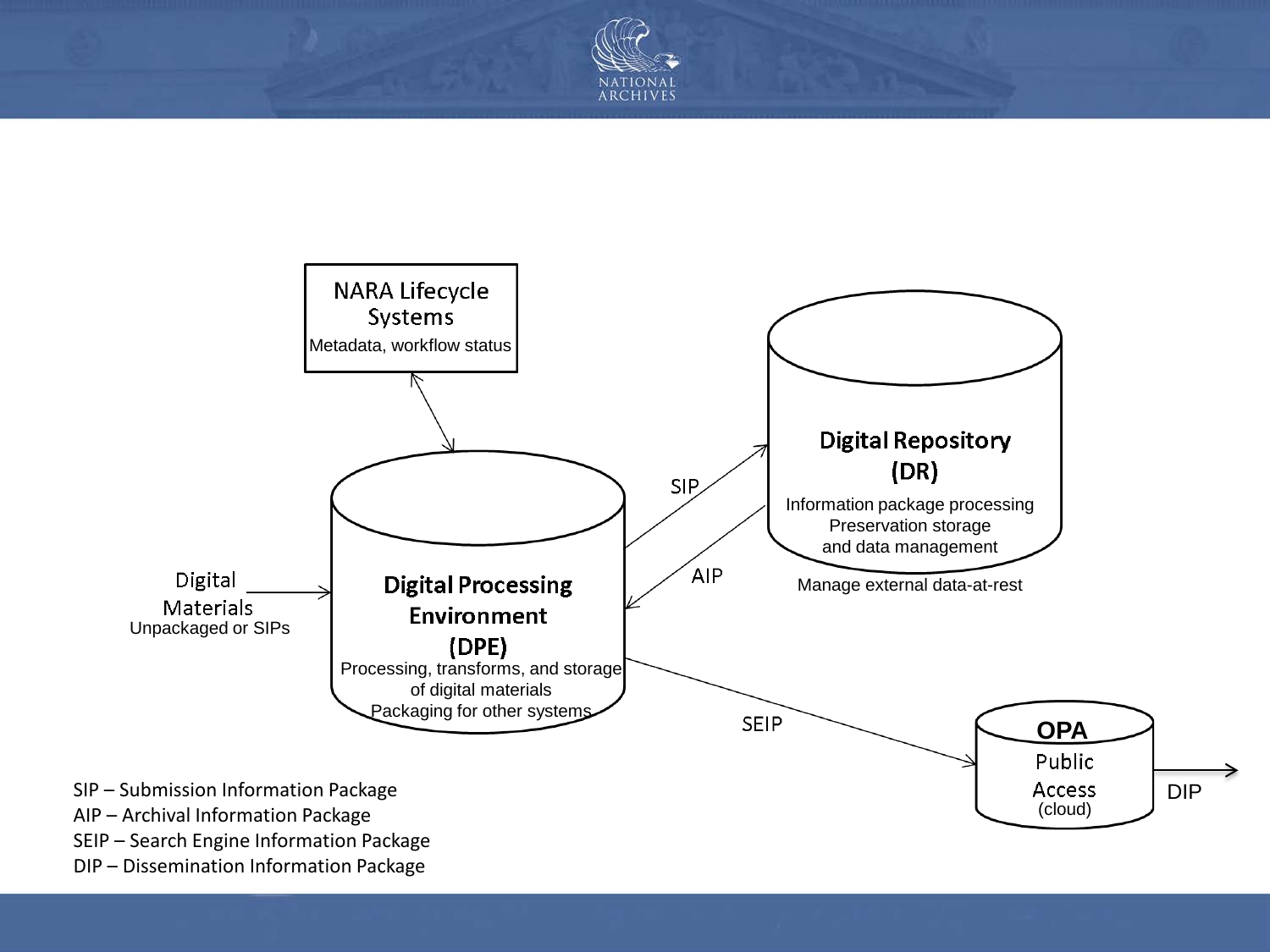

## Opportunities in the Pilot

- Test assumptions made in the design of processing workflows and selection of tools for processing.
- Develop data packaging specifications and APIs for the exchange of metadata and files between multiple systems.
- Implement the pilot for both an on premise and a cloud environment to test system specifications, performance, and storage needs.
- Benchmark the use of a range of processing and format transformation tools for both a cloud and on premise environment for processor, memory, and storage needs.
- Benchmark network transfers between on premise and cloud environments and between cloud environments.